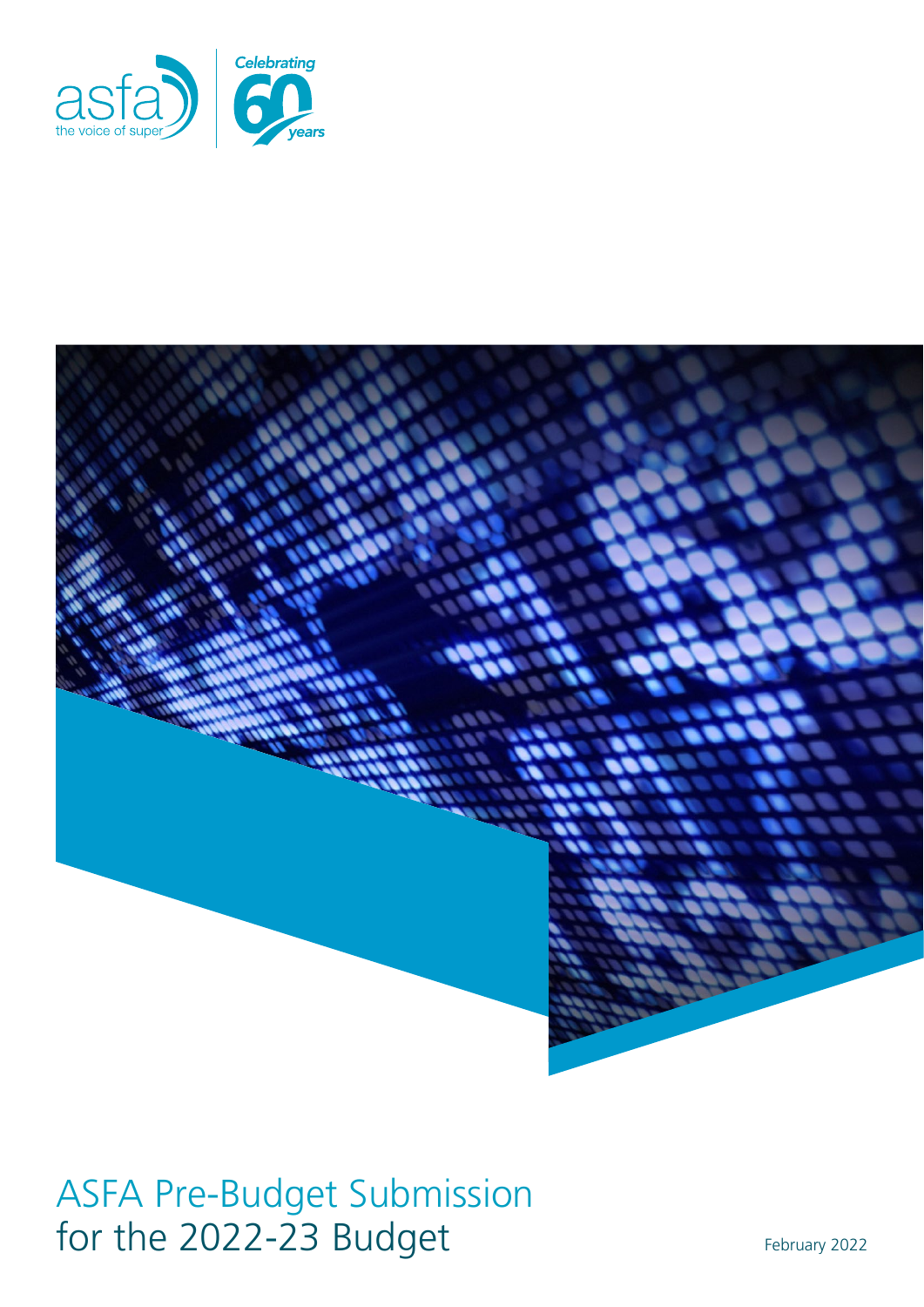

ASFA is a non-profit, non-partisan national organisation whose mission is to continuously improve the superannuation system, so all Australians can enjoy a comfortable and dignified retirement. We focus on the issues that affect the entire Australian superannuation system and its \$3.4 trillion in retirement savings.

Our membership is across all parts of the industry, including corporate, public sector, industry and retail superannuation funds, and associated service providers, representing over 90 per cent of the 17 million Australians with superannuation.

**The Association of Superannuation Funds of Australia Limited (ASFA)** PO Box 1485, Sydney NSW 2001 T +61 2 9264 9300 or 1800 812 798 (outside Sydney)

ABN 29 002 786 290 ACN 002 786 290

This material is copyright. Apart from any fair dealing for the purpose of private study, research, criticism or review as permitted under the Copyright Act, no part of this publication may be reproduced, stored in a retrieval system, or transmitted in any form or by any means, electronic, mechanical, photocopying, recording or otherwise without prior written permission.

Enquiries are to be made to The Association of Superannuation Funds of Australia Limited.

[www.superannuation.asn.au](https://www.superannuation.asn.au/)

© ASFA 2022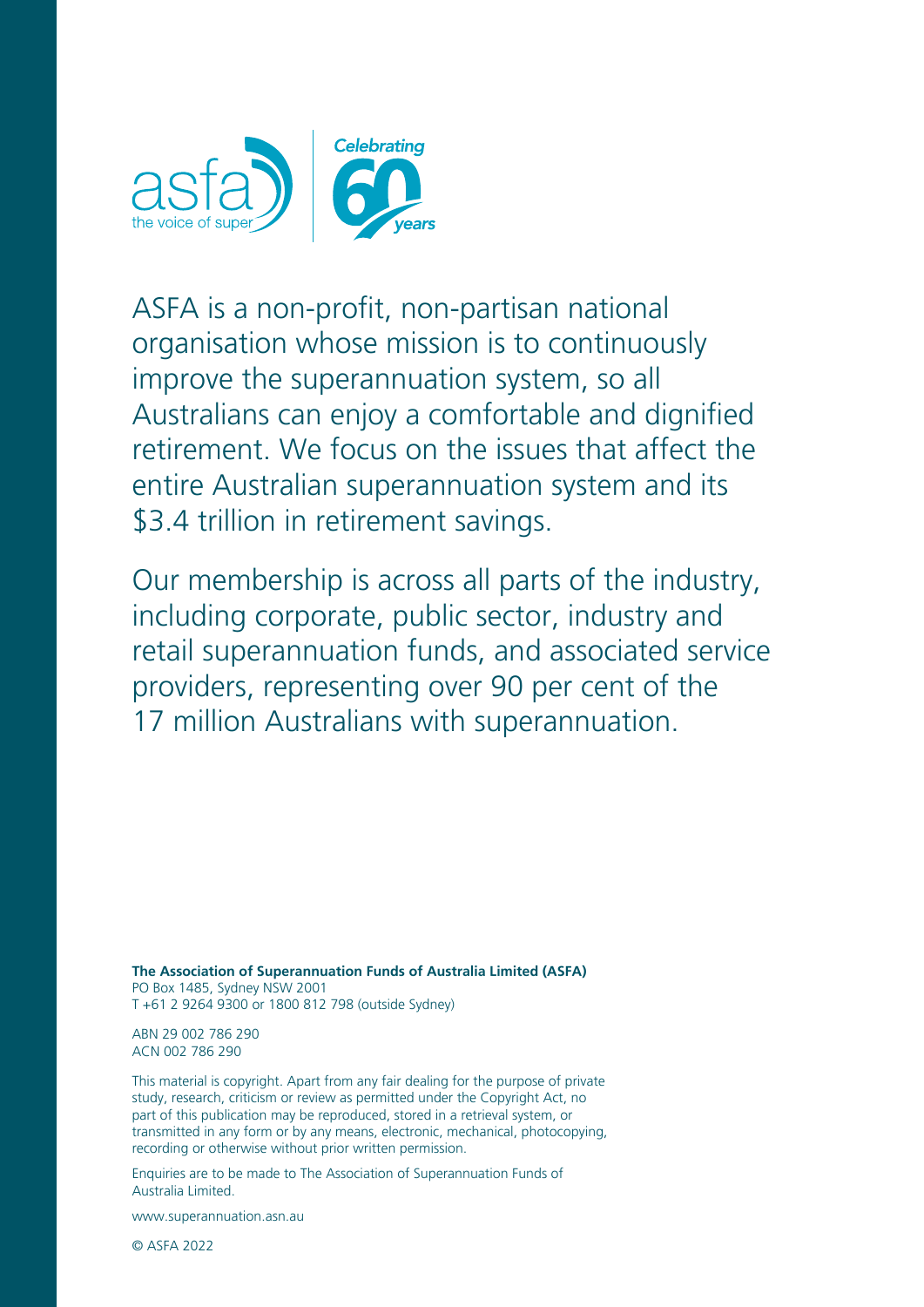# **Overview**

The objective of compulsory superannuation is about lifting the living standards of Australians in retirement. The Superannuation Guarantee (SG) system is 30 years old this year and getting to the stage where many Australians have benefitted from SG contributions for much or all of their working life. However, it is not only delivering better retirement outcomes for Australians, but also having a positive impact on the whole economy.

With respect to individual's retirement prospects, the compulsory superannuation system underpins higher standards of living in retirement than otherwise would be the case. Compulsory superannuation counteracts people's biases to 'under-save', which leads to higher levels of household savings and improves the distribution of savings across income cohorts. This has helped make Australian households among the world's wealthiest and made wealth inequality in Australia among the lowest in the world.

For workers on low incomes, compulsory superannuation allows the accumulation of superannuation balances that can make a material difference to their standard of living in retirement and ensures that it is better than relying on the Age Pension alone.

For individuals, ongoing saving via superannuation during periods when income is relatively low can have a very favourable material effect on their retirement outcomes. However, retirement outcomes between the cohorts of men and women still differ. When the SG rate increases as legislated to 12 per cent, male workers who enter the workforce today and earn median wages throughout their career would be expected to reach a balance (at retirement) that is consistent with the ASFA Comfortable Retirement Standard (currently \$545,000). In contrast, female workers who earn median (female) wages would be around \$100,000 shy of this.

This submission puts forward a number of suggested policy changes that would go some way to addressing this imbalance and to improve retirement outcomes for those on low incomes and/or who have time out of the paid labour force. For some groups compulsory superannuation is not in itself enough to ensure adequate retirement outcomes without additional assistance. Those on low incomes often do not have the financial capacity to make voluntary superannuation contributions.

This submission also makes a number of recommendations in regard to limiting superannuation tax concessions that flow to those on high incomes and/or with very high superannuation balances in order to improve equity and to assist in the financing of additional assistance for low-income earners and for those with relatively low superannuation balances.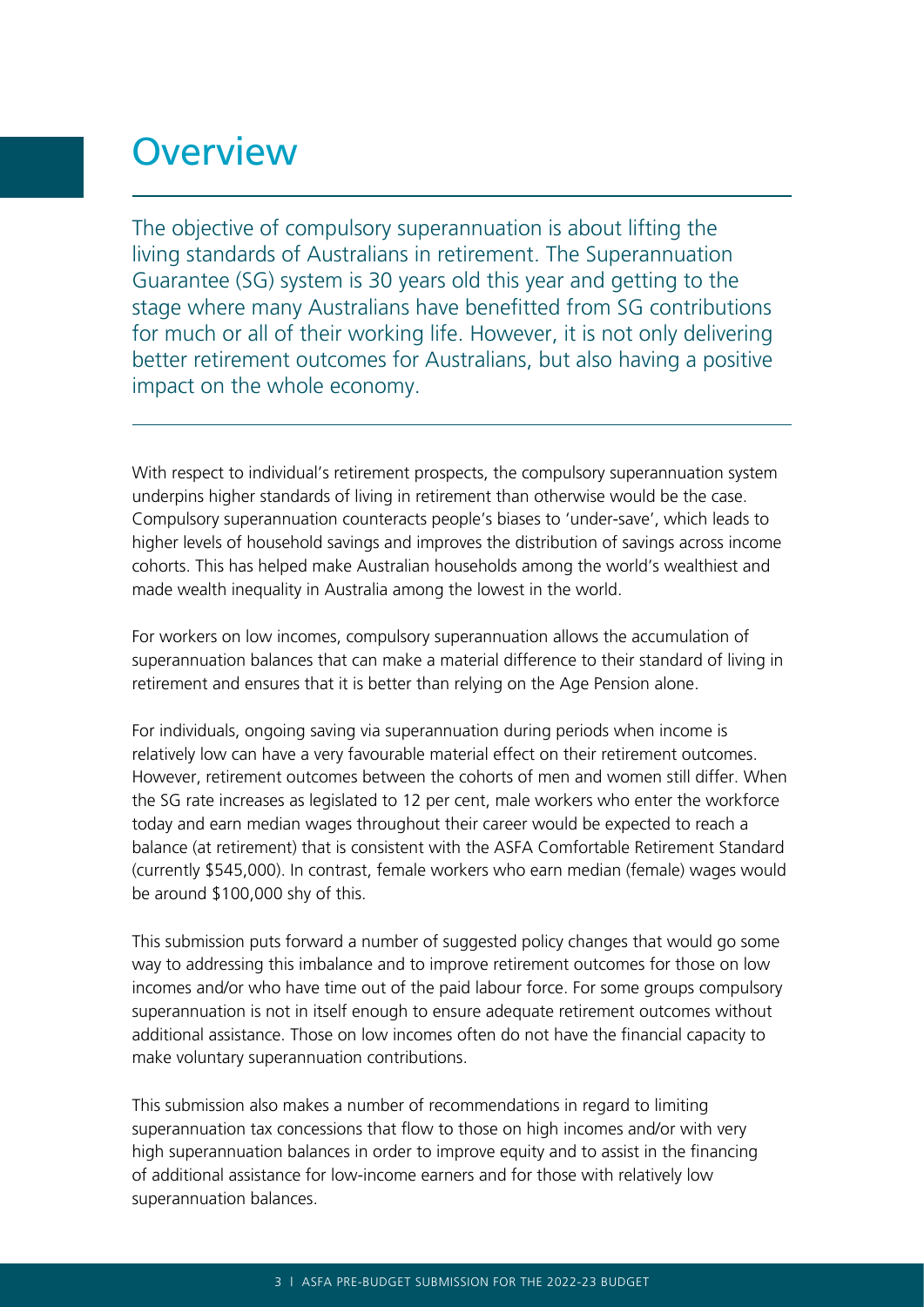Superannuation is also having a positive impact on the whole economy and on government finances. Over time, as the compulsory system matures, the proportion of retirees eligible for either a full or part Age Pension is expected to decline – in effect, more people will be drawing a lower Age Pension longer into their retirement. This will counter the pressure of an ageing population on future Age Pension expenditure by government. This means that, in terms of payments to the aged, Australia is better placed than most other advanced economies. Commonwealth expenditure on the Age Pension is expected to remain relatively stable, at low levels, over coming decades. ASFA projects that expenditure on the Age Pension will fall from 2.9 per cent to 2.6 per cent of GDP over the period to 2054-55, assuming the SG rate is increased to 12 per cent. OECD expenditure on public pensions averages 8.8 per cent of GDP and is projected to increase to 9.4 per cent by 2050 and increase further thereafter.

As well as taking pressure off the Commonwealth's finances, compulsory superannuation has broader positive impacts on the Australian economy. Compulsory superannuation has led to higher levels of national saving than otherwise would be the case. Higher levels of national saving facilitate and support higher levels of fixed capital investment in the Australian economy, which in turn results in a larger capital stock and productive capacity. Ultimately, this means higher levels of GDP, higher levels of aggregate productivity and higher living standards for the broader Australian population.

Compulsory superannuation provides stable sources of funding for domestic infrastructure projects. At present, APRA-regulated superannuation funds have investments of in excess of \$70 billion in domestic infrastructure. Compulsory superannuation provides stable sources of funding for private equity and venture capital investment. In aggregate terms, superannuation funds are the largest group of investors in private equity in Australia.

The following recommendations if adopted by the Government would lead to better retirement outcomes for Australians and would also strengthen the Australian economy through increased investments by superannuation funds.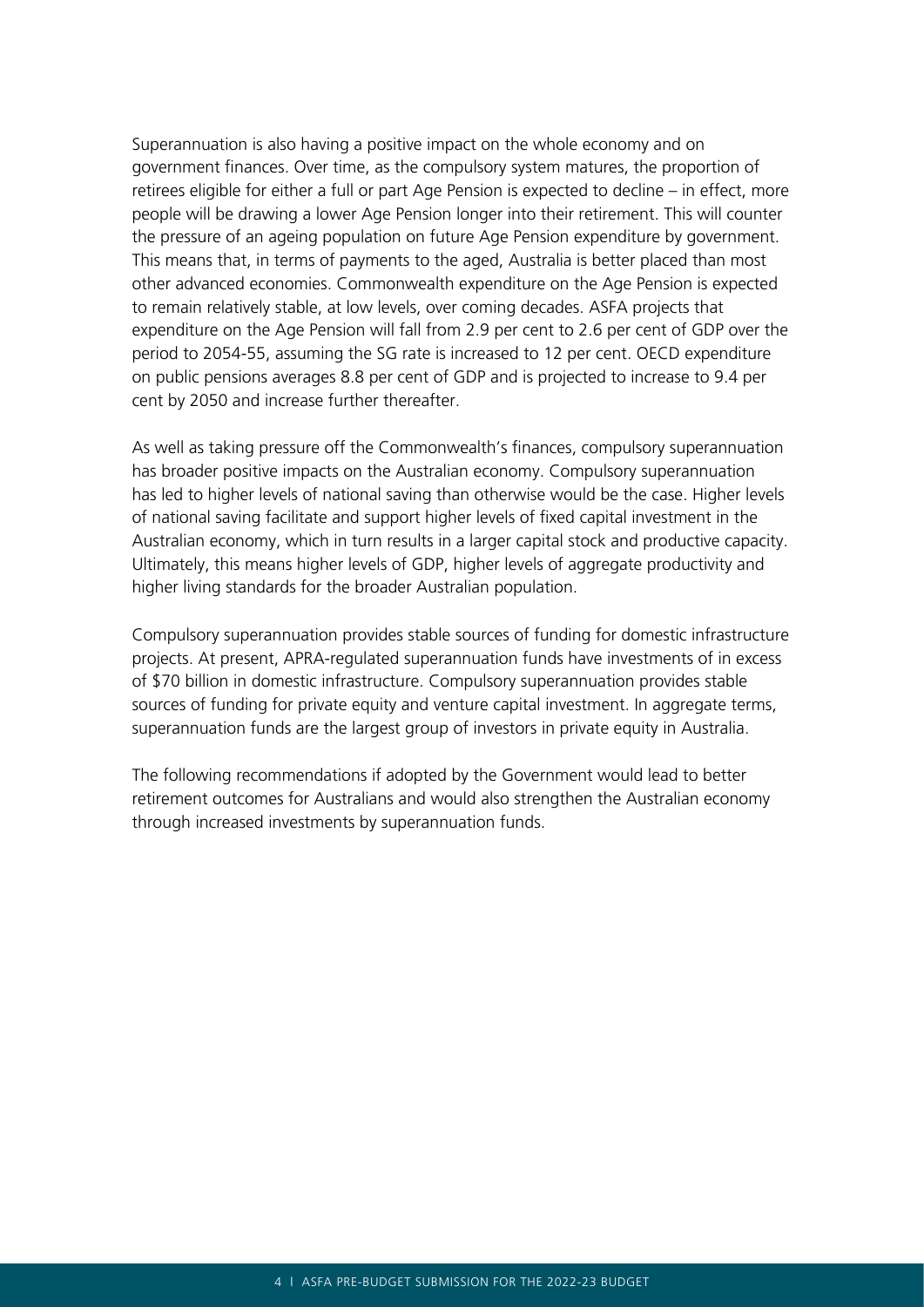# The Superannuation Guarantee for gig economy workers and the self-employed

### **Background**

On average, because the self-employed (other than certain contractors who are paid wholly or principally for their labour) are not covered by the SG, they have lower superannuation balances than wage and salary earners across the entire age distribution. Around 20 per cent of self-employed people have no superannuation. While business assets can be a source of retirement savings for self-employed people, some do not own a business with any material goodwill or value other than their labour.

Looking ahead, self-employment will become more prevalent in the Australian workforce with the rise of the gig economy. Most new gig workers will be self-employed contractors. In the absence of reform, this will mean there will be a lower proportion of jobs for which workers will receive compulsory SG contributions, and lower superannuation balances at retirement for affected workers.

The number of gig economy workers has been growing rapidly in recent years. Today in Australia there is likely to be well in excess of 200,000, with over 60,000 Uber drivers alone. While in many cases gig economy workers also have another 'main' job, a substantial number rely totally on their gig economy income.

There are also issues concerning the enforcement of SG obligations in regard to contractors, who are paid wholly or principally for their labour, and regarding employees more generally. ASFA supports measures introduced by the Government and the ATO to bring about greater employer compliance with SG obligations.

### **Current roadblocks and challenges**

Some of the challenges for extending the SG to the self-employed include development of an appropriate payment mechanism and dealing with cash flow issues faced by the self-employed.

One potential mechanism for SG contributions is a scheme similar to the Medicare surcharge, whereby a surcharge amount is payable unless a minimum amount of taxable income is contributed to superannuation for the specific assessment period. Quarterly payments would be practical as it would align with existing business reporting requirements (with an annual reconciliation).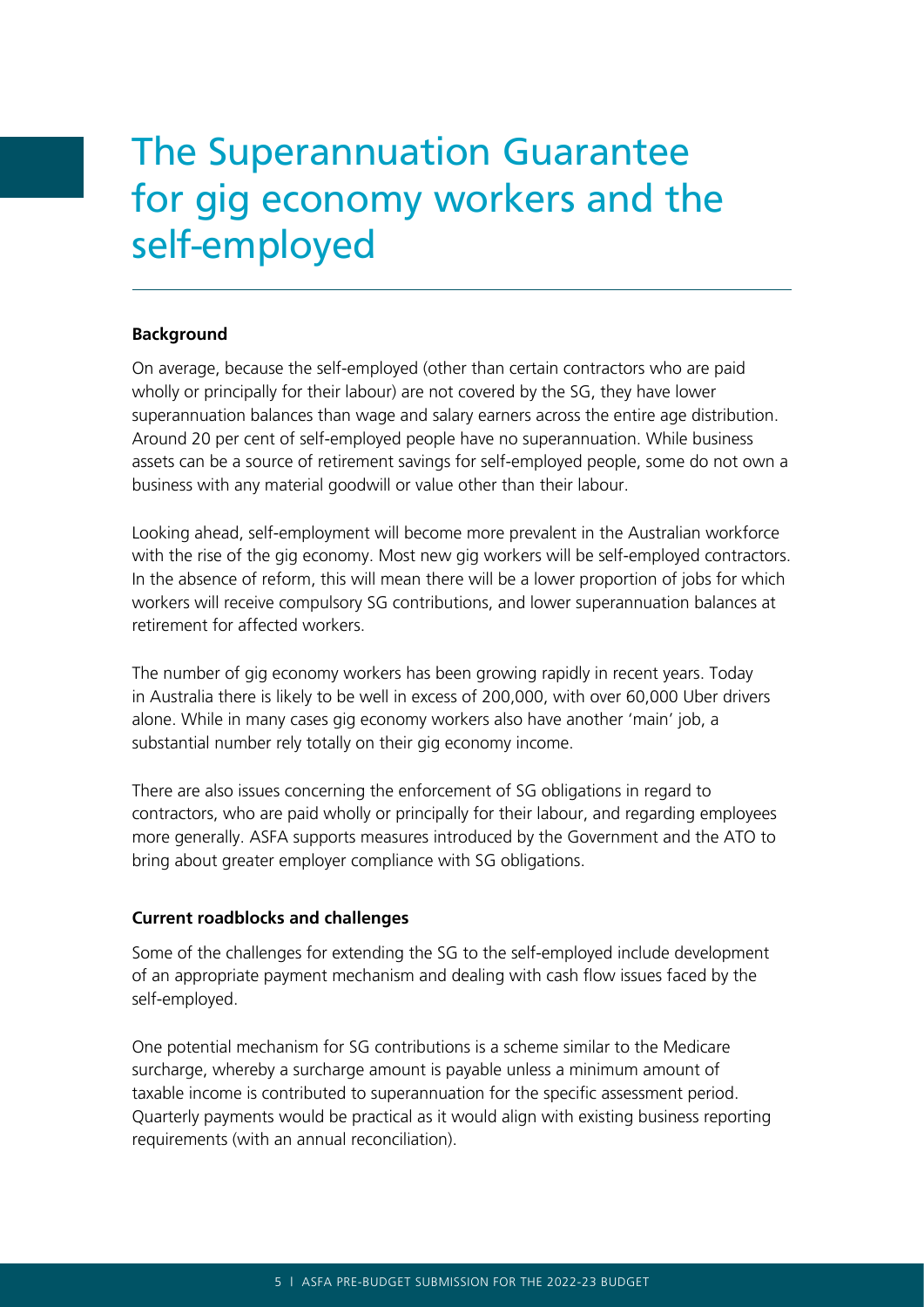#### **Gig economy workers**

With respect to gig economy workers in particular, many new workers are those who could best be described as 'dependent contractors' – that is, workers who are engaged under a commercial contract for services, but who have little discretion in regard to how they carry out their role and have work arrangements that (in a variety of ways) resemble those of an employee. Greater certainty around the application of the legislative framework to gig economy workers could be achieved through legislative change that introduces a new category of worker of dependent contractor which is subject to SG arrangements.

### **Proposed contribution rate for the self-employed**

Although the contribution rate should ultimately be the same as for employees (currently 10 per cent), the contribution rate should be phased in over a number of years—as was the case for the SG rate for employees—to provide self-employed persons sufficient time to adjust to the SG regime. It is suggested that the initial contribution rate should be set at a relatively low level, such as 2 per cent and that the contribution rate should increase incrementally (for example, by half a percentage point per year), until the rate is equivalent to the rate for employees.

### **RECOMMENDATION 1:**

ASFA recommends that the Government extend the SG regime to self-employed people and that for workers who are best described as 'dependent contractors' a new category of worker be introduced for whom SG contributions are paid on their behalf.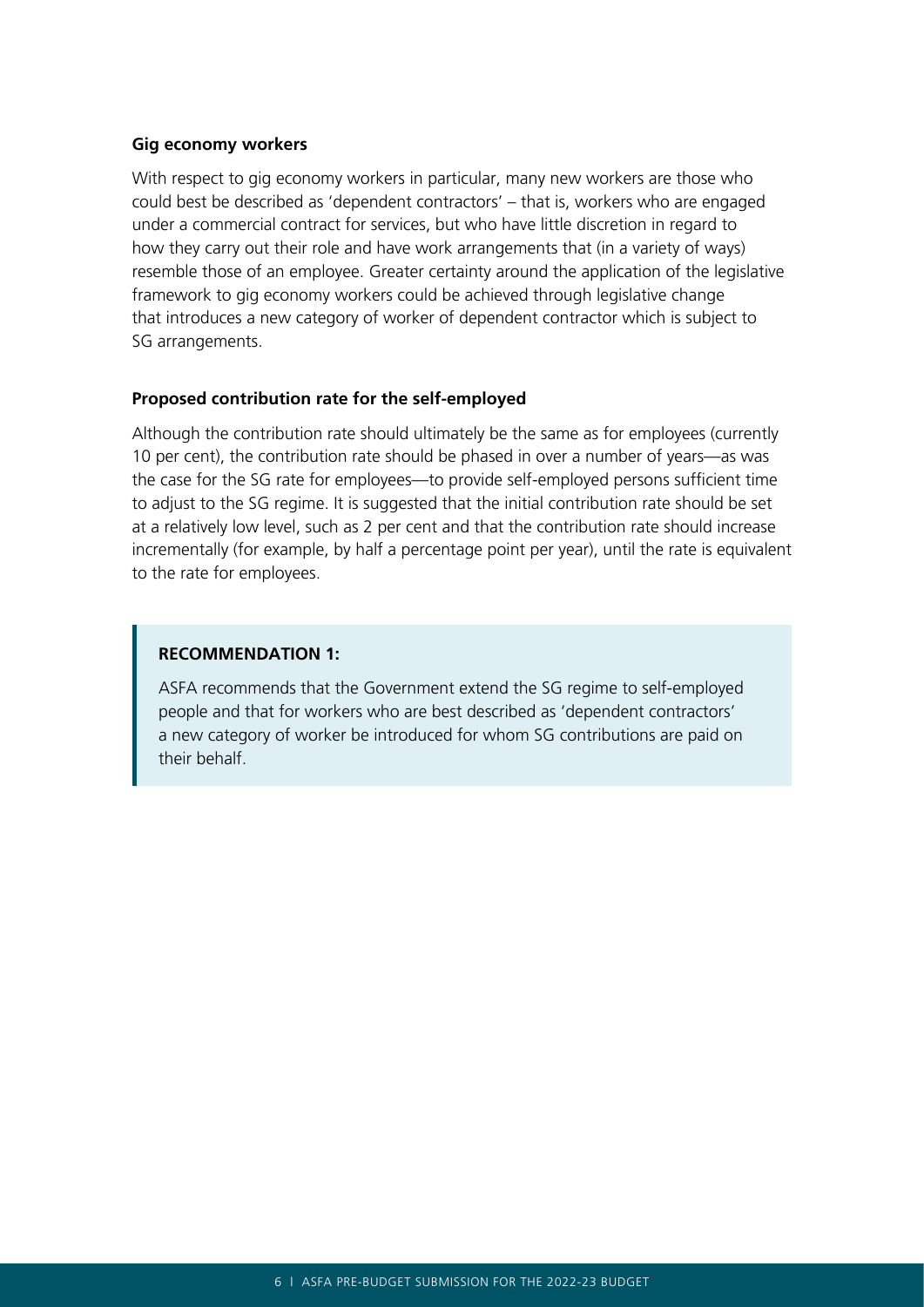# Review the treatment of superannuation payments owed by insolvent employers

### **Background**

The Fair Entitlements Guarantee (FEG) provides for the Commonwealth to pay an 'advance' on certain unpaid 'employment entitlements' in cases where an individual's employment ended in circumstances connected with the insolvency or bankruptcy of their employer, and the individual cannot obtain payment of their entitlements from other sources. However, the types of 'employee entitlements' currently covered by the FEG are limited and do not include unpaid superannuation contributions. There have been a number of recent high profile cases, including restaurant groups, where businesses have become insolvent and there are unpaid superannuation contributions.

From the perspective of employees, unpaid compulsory superannuation contributions are equivalent to unpaid wages. They are part of an employee's remuneration and are vital for achieving dignity in retirement. Without government assistance in regard to unpaid superannuation contributions due to employer insolvency many Australian employees will have a substantial shortfall in their superannuation savings and lifestyle in retirement.

The Australian Taxation Office (ATO) has indicated that in 2018-19 (the latest year for which data are available) there was a \$2,450 million shortfall in SG payment by employers. The ATO has also indicated that in 2020-21 it issued \$1,683 million in SG charges with \$1,039 million collected. While a significant proportion of the SG shortfalls is owed by employers who are able to pay, a substantial amount of unpaid SG relates to employers that are insolvent or bankrupt.

### **Addressing the problem**

While recent changes to reporting requirements for employers and superannuation funds gives the Australian Taxation Office greater visibility into unpaid employer contributions, and greater attention is being given to contributions in arrears, it is likely that there will be continuing cases of unpaid contributions when businesses become insolvent. In ASFA's view, there is merit in reviewing the treatment of unpaid SG entitlements in insolvency/ bankruptcy, with the objective of considering how to achieve the maximum possible recovery on behalf of affected employees.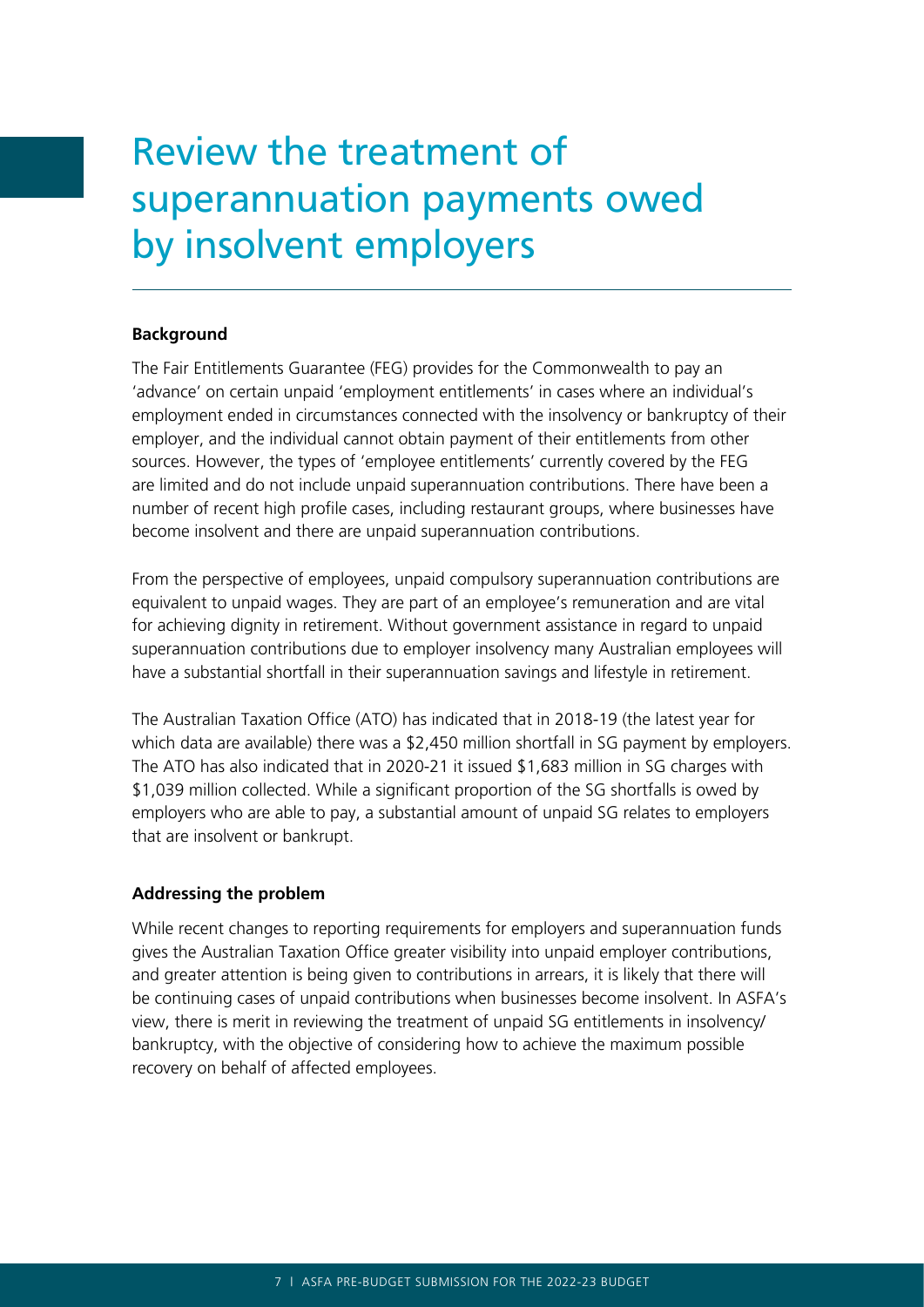Unpaid superannuation should be treated the same way for the purposes of the FEG as unpaid wages, as both make up the remuneration of employees. If the ATO is subsequently able to raise an SG charge against an employer this could be used to offset any SG related payments made though the FEG arrangements.

### **The number of employees benefiting and the budgetary cost**

ASFA estimates it would cost around \$150 million per year to include unpaid SG in the FEG, with around 55,000 employees a year benefitting.

### **RECOMMENDATION 2:**

ASFA recommends unpaid SG entitlements be included in the definition of unpaid 'employment entitlements' for the purposes of the Fair Entitlements Guarantee.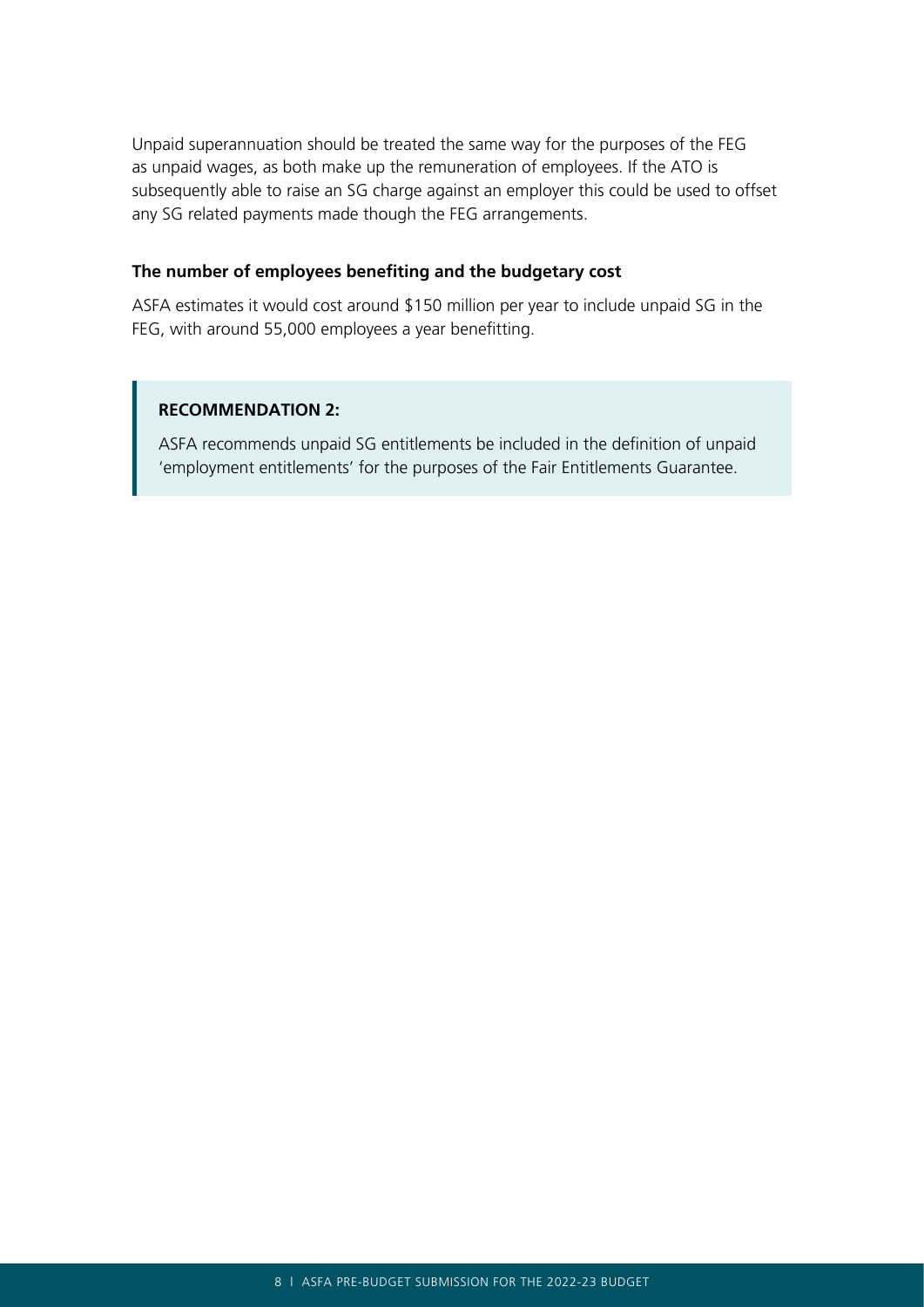# Introducing a superannuation baby bonus to reduce the retirement savings gap between females and males

The retirement savings gap between males and females is one that has been welldocumented and canvassed for several years now. The median superannuation balance in June 2019 for those aged 60 to 64 was around \$178,800 for males and \$137,050 for females which equates to a retirement savings gap between women and men of 23.4 per cent. While this figure is down on the equivalent figure of five years earlier, it is still is very substantial.

The reasons for this gap for women are also well documented, including time out of the workforce (predominantly to raise children and care for ageing parents), part-time working hours for at least a portion of their career, and gender segmentation of the labour force with traditionally female jobs receiving lower wages on average.

A number of employers provide superannuation payments in regard to paid parental leave of employees. ASFA supports the extension of superannuation payments to all paid parental leave, including Parental Leave Payments made by Centrelink.

Also, from 1 July 2022 the \$450 a month earnings threshold for the payment of compulsory superannuation will be abolished. This will assist around 300,000 low-income earners, around 200,000 of which are women.

Payment of superannuation on paid parental leave together with the removal of the \$450 a month threshold for payment of compulsory superannuation (both of which ASFA strongly supports and has advocated for) will go some way to improving the superannuation balances of women. However, ASFA in this submission is putting forward two options that would further assist women and reduce the gap between men and women in the average amount of superannuation held.

The first option is introduction of a superannuation baby bonus. The second option is a aged based superannuation top up for those on modest incomes and with low superannuation balances.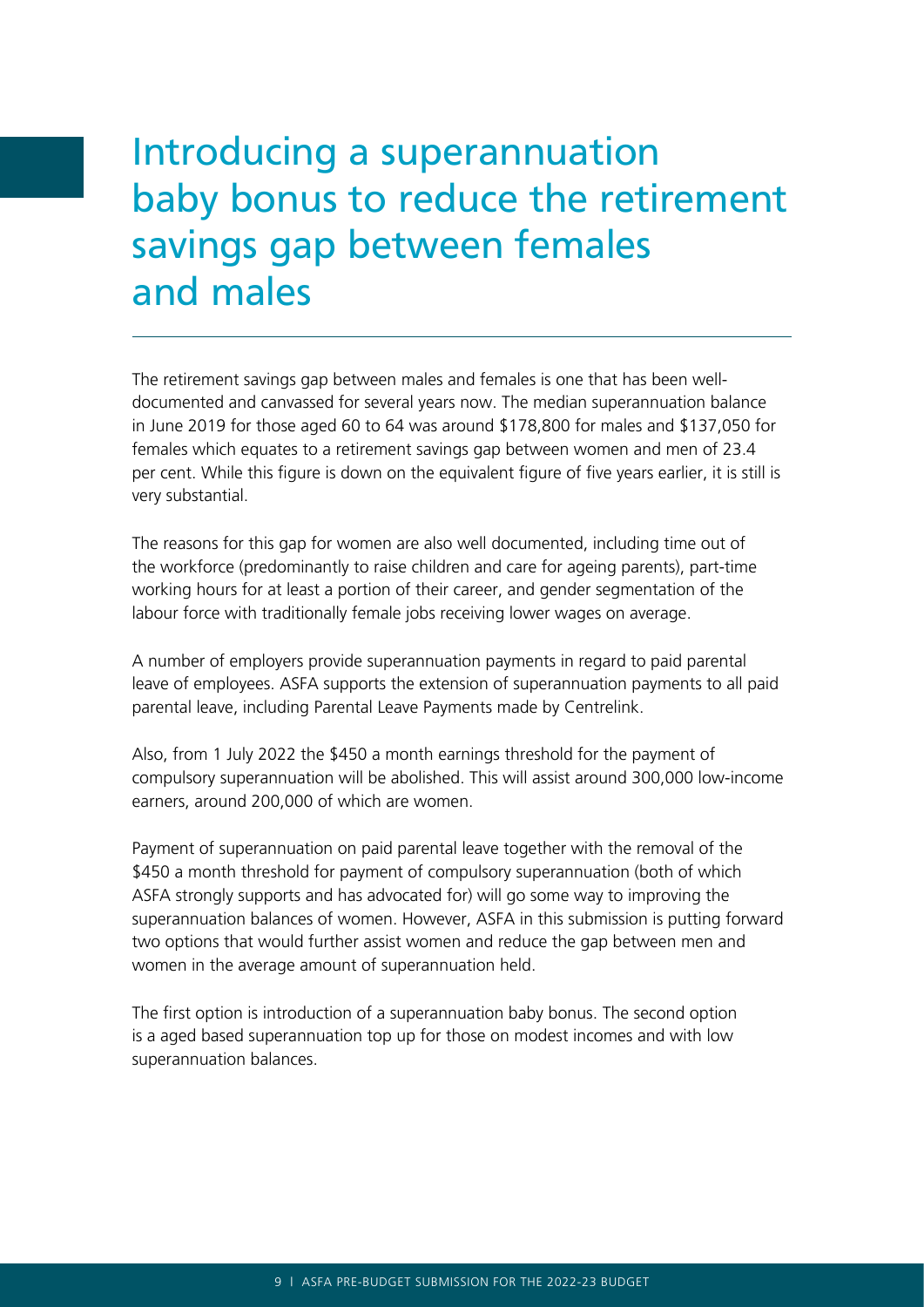# **Reducing the retirement savings gap and increasing the living standards of females in retirement**

This is an issue that is far bigger than the employer and the individual and one that requires the backing and support of the Government to put women on an equal footing to their male counterparts. With the acknowledgement that compounding is the key to accelerating retirement savings, the earlier the additional funds are contributed the bigger the impact they will have on an individual's retirement savings. We also acknowledge that each additional child further contributes to a woman's time out of the workforce and consequently means less retirement savings.

It is for these reasons that ASFA is proposing a Super Baby Bonus that is payable directly into superannuation following the birth or adoption of a child. No additional Bonus would be paid in the case of twins or other multiple births.

The Super Baby Bonus although targeted at women (as predominant carers) could also be paid to a man where he is the primary carer of the baby.

### **How many women would benefit and by how much?**

There are around 300,000 births a year in Australia, around 175,000 of them first time, and around 80,000 a second child. The average age of women for first birth is around 29, the average age for a second child is 31.

A \$5,000 superannuation baby bonus from the Government would be equivalent to the after-tax contribution tax amount that a person would receive from SG contributions on a \$60,000 wage for one year.

The median super balance for a female is around \$30,000 at age 30, so a \$5,000 baby bonus contribution would be a significant boost to the super balance of females who have time out of the paid labour force due to family responsibilities. In today's dollars, each \$5,000 contributed on behalf of a 30-year-old leads to a super balance at age 67 being \$11,000 higher. For someone on \$60,000 a year who has two children, that is an increase from \$395,000 to \$417,000 using the default settings of the ASIC Moneysmart calculator.

This would lead to a significant reduction in the gap between the average retirement savings of females and males.

### **RECOMMENDATION 3A:**

ASFA recommends the Government introduce a Super Baby Bonus payment of \$5,000 for every child a woman gives birth to or is the primary carer for. The payment should also apply to a man where he is the primary carer of a baby.

Note: The maximum payment is one per eligible baby.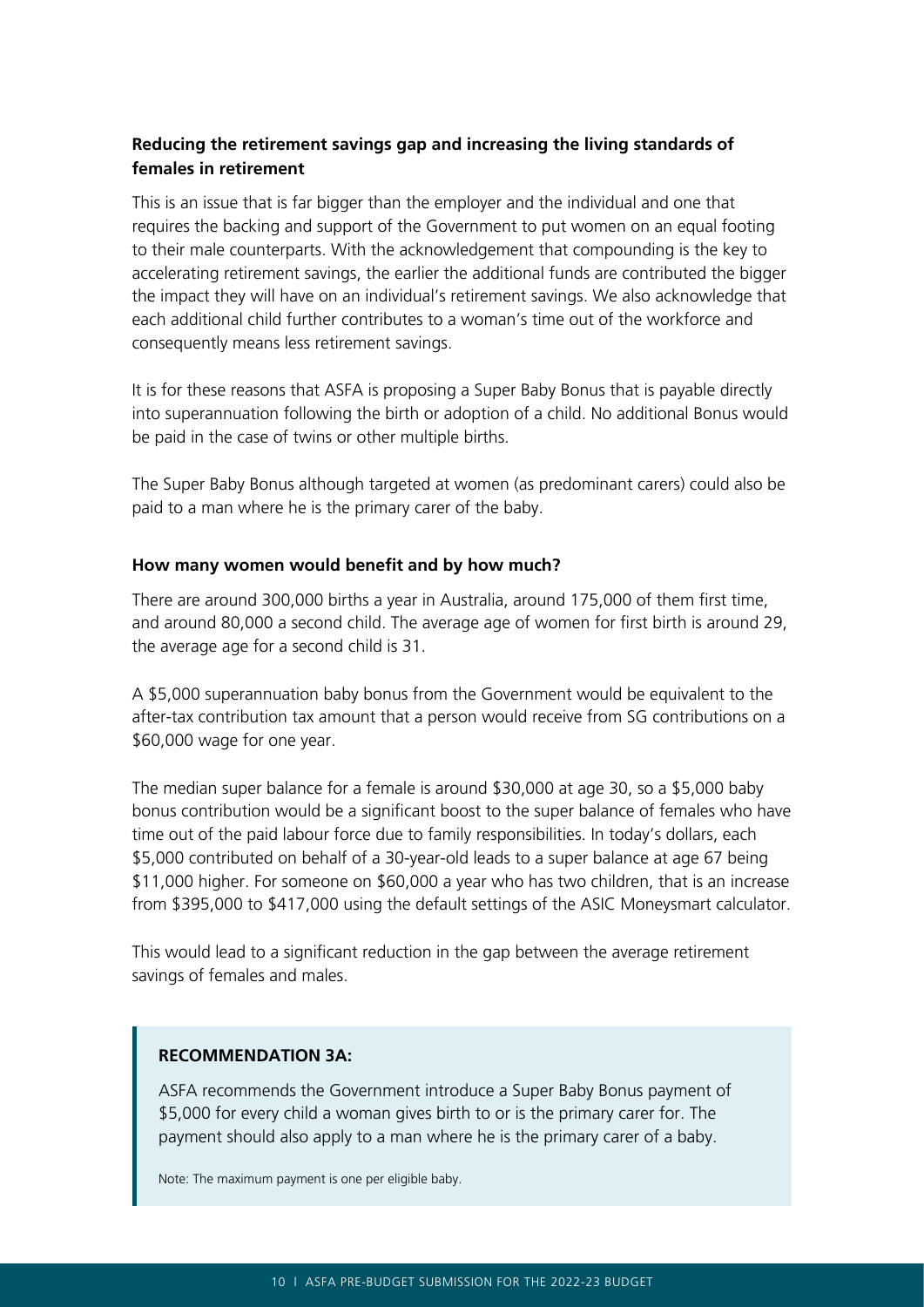# Superannuation top-up for those on a low income and with a low balance

### **Background**

There is a need to ensure that low-income earners have security in retirement, with this being a wider issue than women having lower balances because of time out of the paid labour force due to parental responsibilities.

Individuals can have significantly different experiences of super, depending on their pattern of employment and their income. While women are particularly affected by broken working patterns, men too can be affected by this, and both can be affected by periods working in low-income occupations or industries.

Any factor which contributes to relatively low income can result in significantly less super in retirement.

By way of example of the disparities in outcomes in superannuation, in 2016/17:

- the **median** super balance of a 50 to 54 year old male in the \$37,000 to \$87,000 tax bracket was less than 30% of the balance for a male in the \$180,000 plus tax bracket – \$116,330 as compared with \$408,432
- similarly, the **average** balance for a 50 to 54 year old male in the \$37,000 to \$87,000 tax bracket was less than 30% of the balance for a male in the \$180,000 plus tax bracket  $-$  \$154,536 as compared with \$544,040.<sup>1</sup>

# **Reducing the retirement savings gap to increase the retirement living standards of low-income earners**

There tends to be a direct correlation between the amount of earnings and the amount of superannuation.

Low-income occupations and broken working patterns are reflective of much broader, systemic, societal and cultural factors that affect:

- the remuneration of workers in certain occupations and industries; and
- the balancing of caregiving responsibilities and work, including the availability and affordability of third-party care for children, the disabled and the elderly.

<sup>1</sup> ASFA, *Better Retirement Outcomes: a snapshot of account balances in Australia*, July 2019, Pages 12 & 13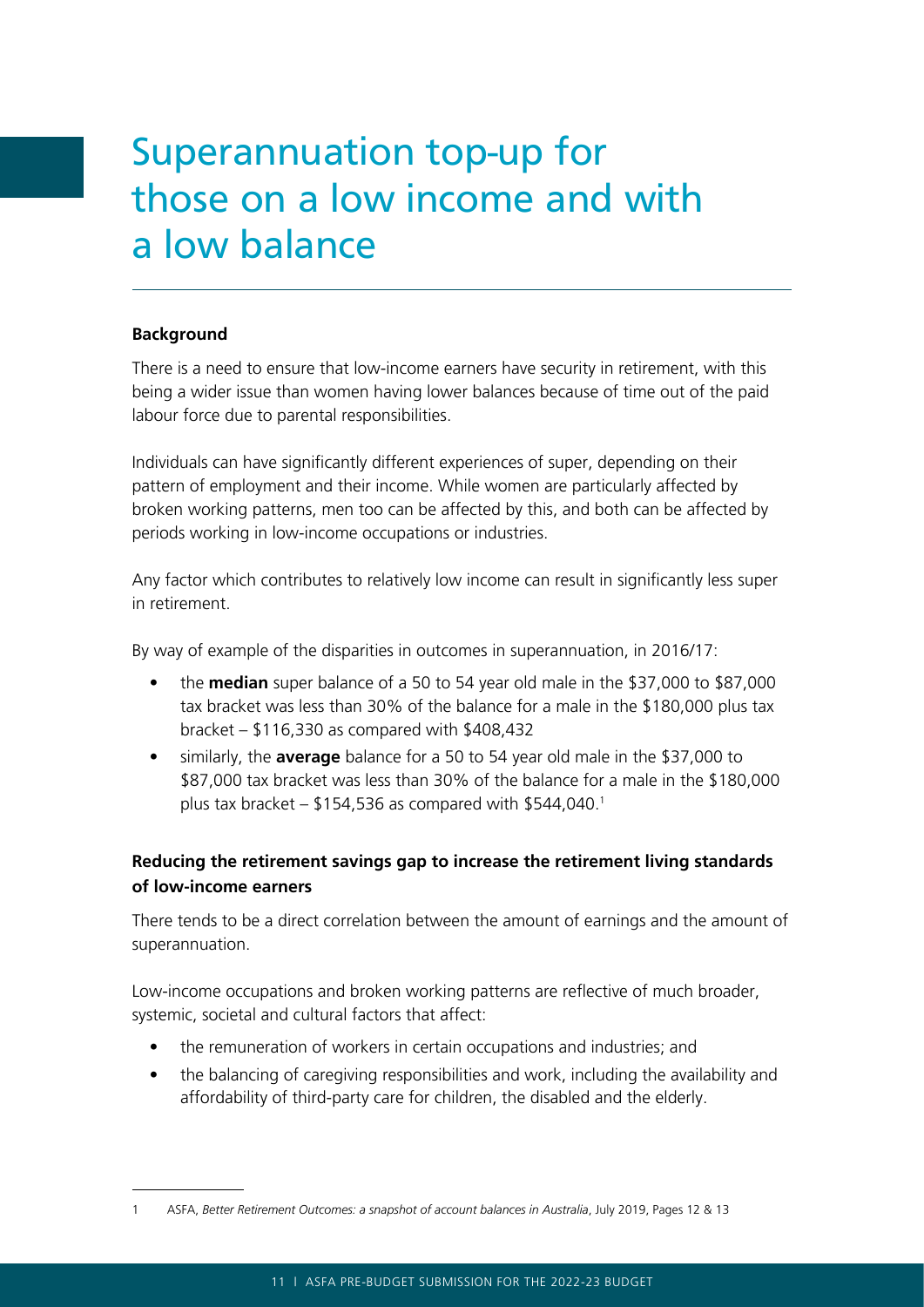The design of the super system cannot address the effect of low incomes and broken working patterns directly, other than requiring the payment of super on any form of paid leave from the workforce. Indirectly, super can look to address some of the inequities that result from low incomes and/or broken working patterns.

# **The proposal – a low balance, low income 'lump sum' super contribution at age 30 and 50**

Under this proposal an individual who:

- is **30**, with a balance less than **\$25,000** and an Adjusted Taxable Income<sup>2</sup> (ATI) less than \$90,000, would receive a contribution of **\$3,000**
- is **50**, with a balance less than \$85,000 and an ATI less than **\$90,000**, would receive a contribution of **\$5,000**.

The balances at age 30 and 50 have been determined by reference to the approximate median balance for women at those ages in 2019<sup>3</sup>.

The ATI has been determined by reference to Average Weekly Earnings in May 2021, which was \$1737.10.4

Eligibility for the 'lump sum' super contribution would be determined by the ATO and paid directly to the individual's superannuation account.

Consideration may need to be given to introducing a 'phasing out' approach for those individuals whose balance or income just exceeds the eligibility limit.

### **How many low balance individuals would benefit and by how much?**

There are around 170,000 individuals aged 30 in Australia who have a super balance below \$25,000, while there are around 125,000 individuals aged 50 who have a super balance below \$85,000.

A contribution of \$3,000 to individuals aged 30 with an account balance just less than \$25,000 would represent a boost to the super balance of a low balance individual. In today's dollars, \$3,000 contributed to an individual at age 30, with an account balance just less than \$25,000, and who is earning \$60,000 a year, would result in their super balance at age 67 being \$6,500 higher, that is an increase from \$383,600 to \$390,100.

<sup>2</sup> LISTO uses 'adjusted taxable income', which includes an adjusted fringe benefit amounts, tax free government pensions, target foreign income, reportable superannuation contributions and net investment loss, less child support paid.

<sup>3</sup> Chart 12: Individuals – median super balance, by age and sex, 2018–19 financial year [https://www.ato.gov.au/](https://www.ato.gov.au/About-ATO/Research-and-statistics/In-detail/Taxation-statistics/Taxation-stat) [About-ATO/Research-and-statistics/In-detail/Taxation-statistics/Taxation-statistics-2018-19/?anchor=Individualsstati](https://www.ato.gov.au/About-ATO/Research-and-statistics/In-detail/Taxation-statistics/Taxation-stat) [stics#Chart12Individuals](https://www.ato.gov.au/About-ATO/Research-and-statistics/In-detail/Taxation-statistics/Taxation-stat)

<sup>4</sup> [https://www.abs.gov.au/statistics/labour/earnings-and-work-hours/average-weekly-earnings-australia/latest](https://www.abs.gov.au/statistics/labour/earnings-and-work-hours/average-weekly-earnings-australia/l)[release](https://www.abs.gov.au/statistics/labour/earnings-and-work-hours/average-weekly-earnings-australia/l)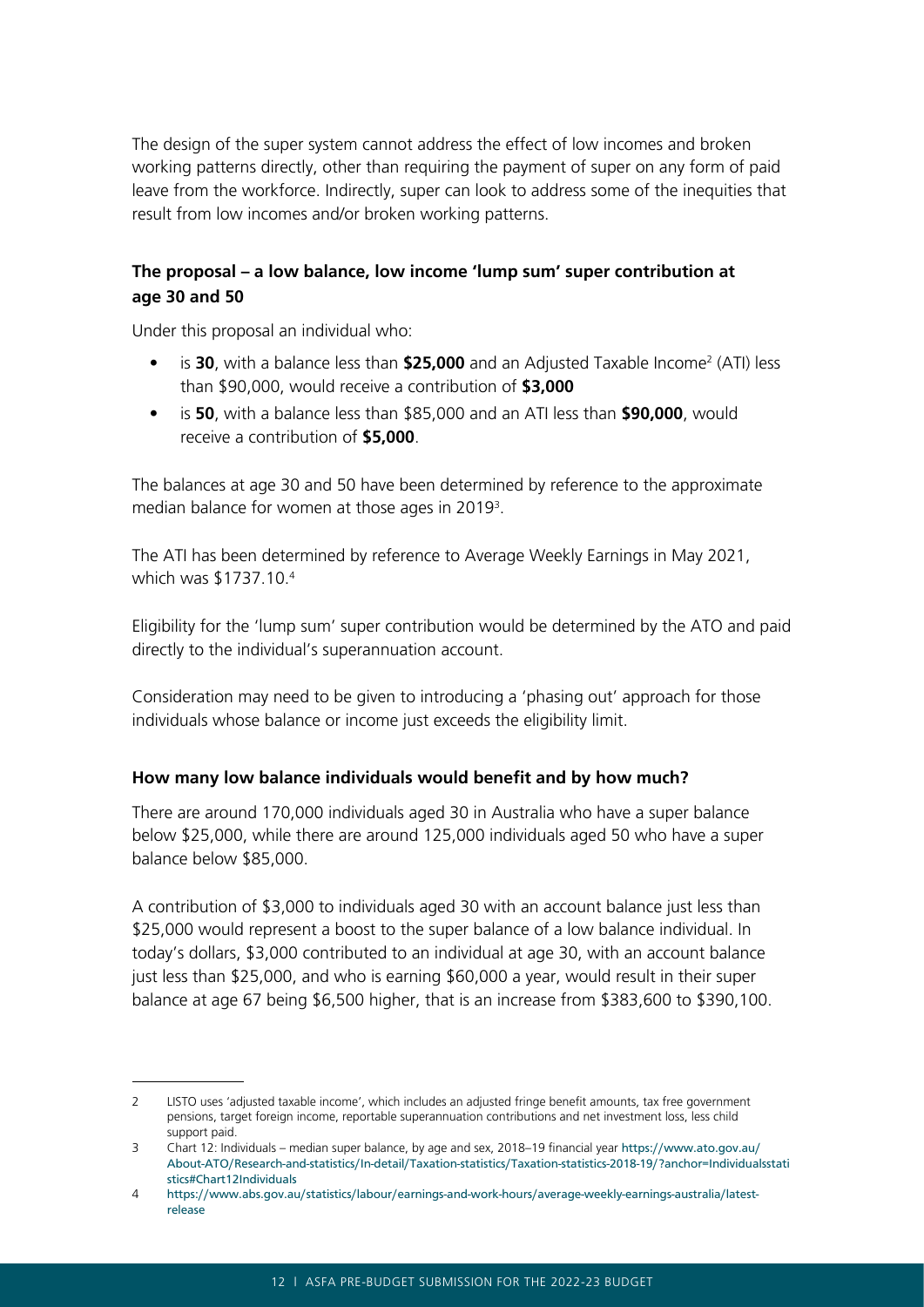For somebody aged 50 with an account balance just less than \$85,000 and who is earning \$60,000 a year, a contribution of \$5,000 would result in their super balance at age 67 being \$7,190 higher, that is an increase from \$243,995 to \$251,185 in today's dollars.<sup>5</sup>

This proposal would lead to a reduction in the gap between the average retirement savings of higher paid individuals and those of low-income earners, including those who have experienced broken working patterns.

### **This proposal would lead to a reduce retirement in the gap between the average retirement in the average retirement of**  $\mathbf{r}$  $s$  individuals of  $s$  individuals and those of low-income earners, including those whose whose whose whose whose whose whose whose whose whose whose whose whose whose whose whose whose whose whose whose whose whose whose

 $\blacksquare$  ASFA recommends the Government introduce a low income, low balance 'lump sum' super contribution at age 30 and 50.

<sup>5</sup> Using the default settings of the ASIC Moneysmart calculator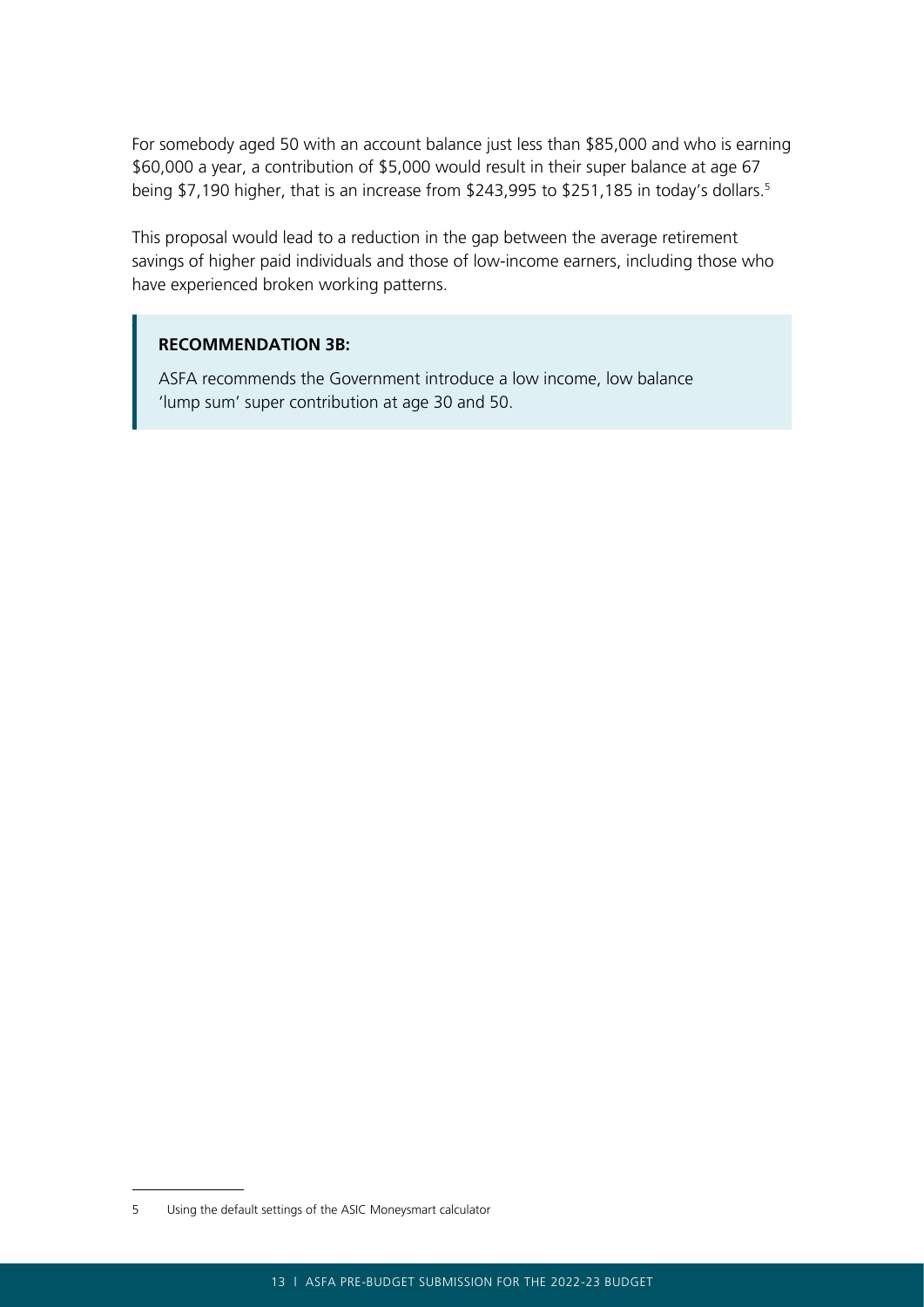# Removing tax impediments to superannuation funds merging

### **Background**

ASFA acknowledges that a number of taxation provisions have been adjusted by the Government in order to support merger activity and consolidation of superannuation products within funds.

#### **The tax impediments**

However, ASFA members have identified several taxation provisions, some of them quite technical, which have the potential to impede or delay fund merger activity and/ or consolidation of products within a superannuation fund. A number of them relate to capital gains or investment income which accrue or are brought forward when a successor fund transfer occurs or when product consolidations take place. Trustees are under obligations not to take actions which would disadvantage the members in their fund.

It would also be unfair for fund members if the investment return on their account balance is lower after a fund merger or product consolidation because of taxation provisions compared to what would have been the case if no merger or product consolidation had occurred.

### **How the tax impediments can be fixed**

The impediments in many cases require detailed examination and subsequent careful legislative drafting to address. Generally their removal comes at modest budgetary cost or are budget neutral relative to the revenue collected if no fund merger occurred.

The appropriate way forward would be for the Treasury and the Australian Taxation Office to consult with relevant practitioners within the superannuation sector in order to identify and remedy remaining tax impediments to fund mergers and rationalisation of superannuation products.

### **RECOMMENDATION 4:**

ASFA recommends that the Government direct Treasury and the Australian Taxation Office to consult with the superannuation sector on the removal of any remaining tax impediments to the merger of superannuation funds or the consolidation of products within a superannuation fund.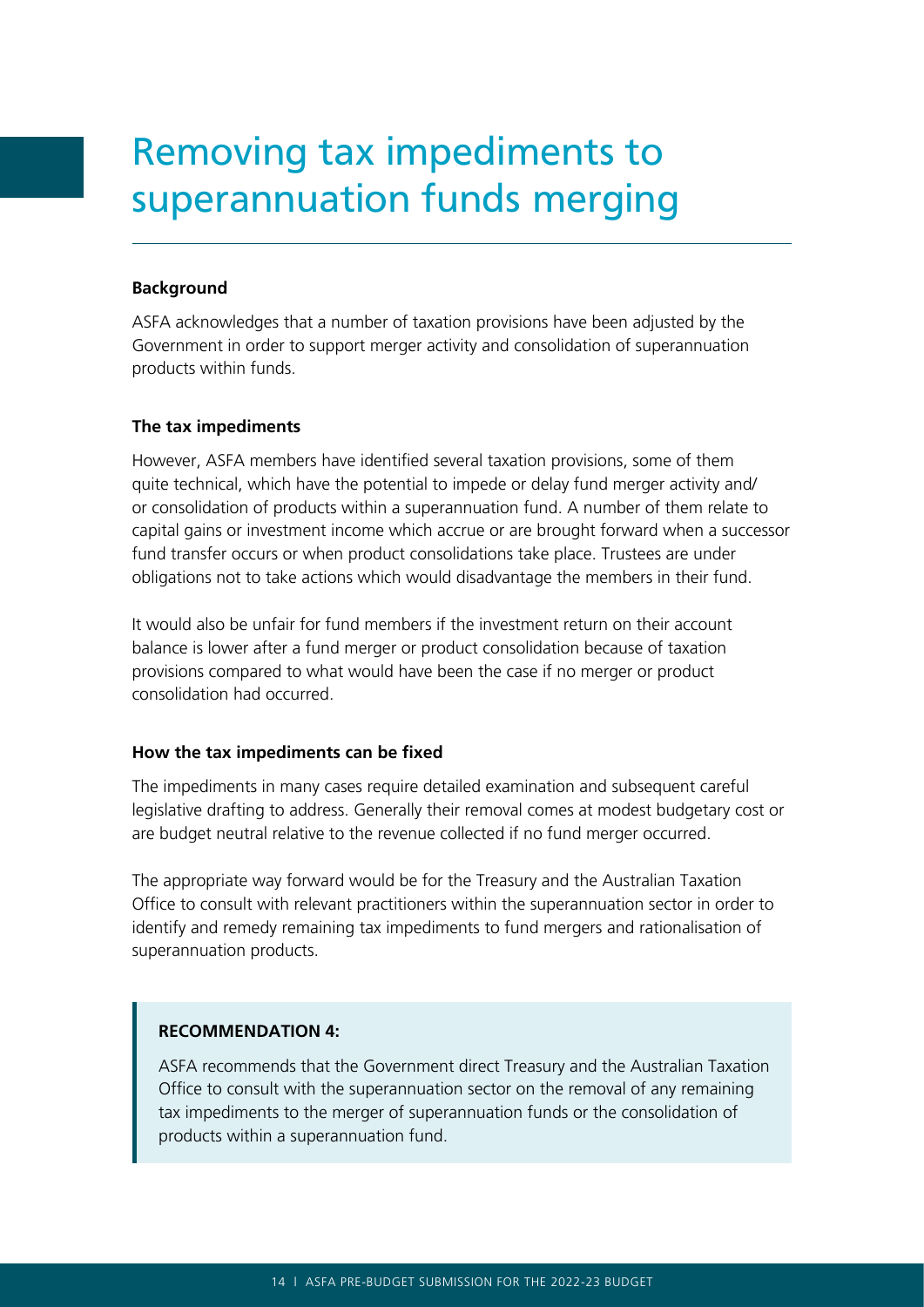Improving equity of superannuation by reducing the amount of tax concessions going to individuals with a relatively high income and/or account balance

#### **Background**

Because tax on concessional contributions and on investment earnings is generally levied on the superannuation fund at a flat rate of 15 per cent, those members on higher marginal tax rates and/or with very high superannuation balances enjoy a greater tax concession than those members on lower marginal tax rates or who have relatively modest superannuation balances.

## **Reducing the tax concessions for those on a high income and/or with a high account balance**

ASFA has identified three priority areas for adjusting current tax settings for superannuation:

- the threshold for the imposition of the additional Division 293 tax on concessional contributions
- the earnings tax concession for very large balances
- simplification of the transfer balance cap (TBC).

In regard to the threshold for the additional Division 293 tax on concessional contributions, ASFA is proposing that the threshold be linked to the threshold for the top personal marginal income tax rate plus an additional amount to take into account compulsory superannuation contributions. For financial year 2022-23 it is proposed that the threshold for the Division 293 tax be \$200,000, that is the threshold for the top personal tax rate of \$180,000 with a further \$20,000 allowance for compulsory superannuation contributions. In later years the threshold for the Division 293 could be adjusted in line with any changes to the threshold for the top personal tax rate and for changes in the rate of compulsory superannuation.

Linking the Division 293 threshold in this way would mean that no further indexation arrangements would be required.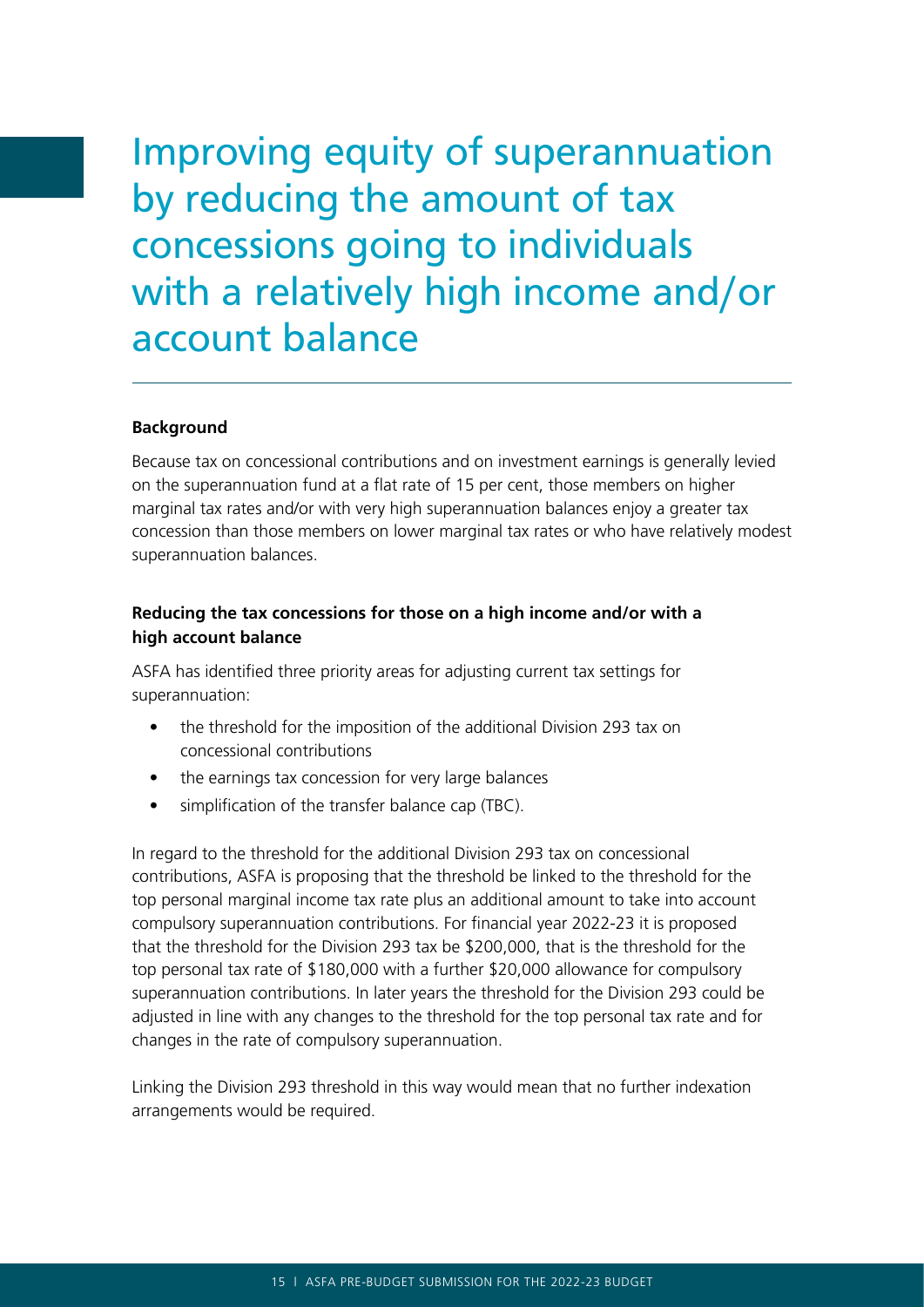One of the concerns in relation to the sustainability of tax concessions within superannuation is the tax concession enjoyed in relation to investment earnings for highbalance members. This tax concession can be substantial for large accounts. There are at least 11,000 superannuation fund members with balances within superannuation of over \$5 million according to the Retirement Income Review report. While the current caps on superannuation contributions limit the ability for members to build up excessive balances in the future there is a real question regarding the appropriate treatment of high balances that were achieved in the context of more generous contribution caps in the past. The transfer balance cap regime limits the amount a member may take into pension phase. However, 'excessive' balances may still be present in accumulation accounts and therefore subject to a tax concession of up to 30 per cent of the tax on earnings (that is, 45 per cent personal tax rate less 15 per cent tax on fund earnings). A balance of \$5 million in concessionally taxed superannuation cannot reasonably be justified as necessary to support a comfortable lifestyle in retirement.

The TBC is a limit on the total amount of superannuation that can be transferred into the retirement phase. It was introduced with effect from 1 July 2017 at \$1.6 million, with indexation tied to movements in the Consumer Price Index (CPI). The indexation adjustment means that there is no single TBC across the community, every individual will have their own personal TBC depending on their circumstances. With each indexation adjustment the range of transfer balance caps increases and the number of individual specific TBCs also increases.

Given the complexity of having multiple TBCs and to ensure the system remains equitable, future indexation of the cap should be removed.

#### **RECOMMENDATION 5:**

ASFA recommends that:

- the Division 293 tax on superannuation contributions apply to individuals who have taxable income plus superannuation contributions equalling the threshold for the top marginal personal tax rate plus \$20,000 (which is equal to \$200,000 in 2022-23) or more a year
- those members aged 65 or older with a total superannuation balance as at 1 July 2023 in excess of \$5 million, whether in accumulation, pension phase or a combination, should be required to withdraw the excess out of superannuation
- future indexation of the transfer balance cap be removed to reduce complexity and to maintain equity in the system.